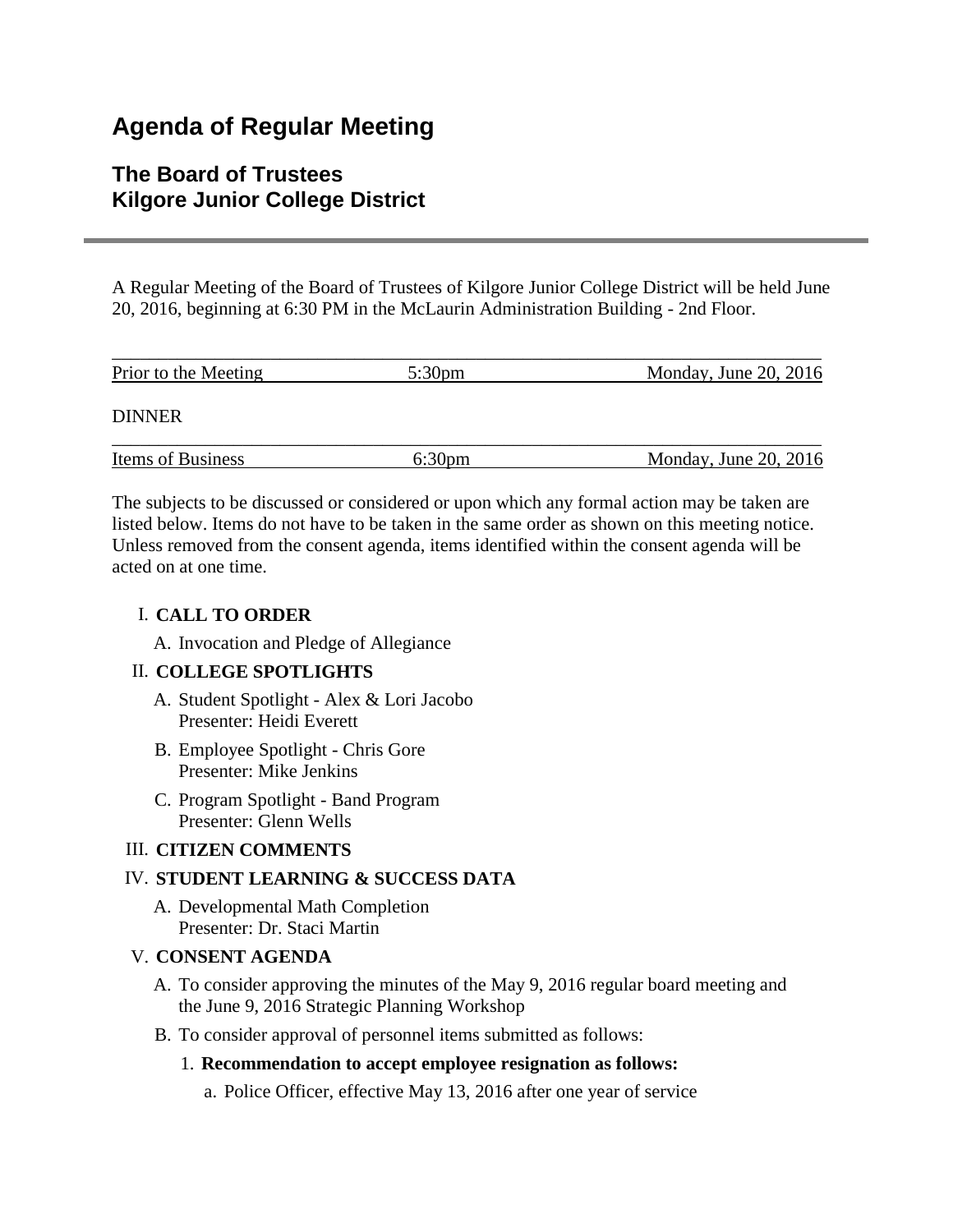- b. Graphics Designer & Campus Photographer, effective June 10, 2016 after five years and eleven months of service
- c. Controller, effective June 10, 2016 after one year and one month of service
- d. Chemistry Instructor, effective August 31, 2016 after six years of service

#### 2. **Recommendation to accept employee retirement as follows:**

- a. Cisco/Networking Instructor, effective August 31, 2016 after twenty-eight years and seven months of service
- b. Business Instructor, effective August 31, 2016
- c. Assistant Manager-ETOM, effective August 31, 2016
- d. Early Childhood Teacher, effective August 31, 2016
- e. Early Childhood Teacher, effective August 31, 2016
- f. Lead Accounts Payable Specialist, effective August 31, 2016 after eleven years of service
- g. Associate Degree Nursing Instructor, effective August 31, 2016 after twelve years of service
- h. Director of Financial Aid, effective August 31, 2016 after twenty-seven years and three months of service

#### 3. **Recommendation for non-renewal of employment contract as follows:**

- a. Demo Farm Manager, effective August 31, 2016
- b. Biology Instructor, effective August 31, 2016
- c. Child Development Instructor & ECC Director, effective August 31, 2016

#### 4. **Recommendation to terminate employment as follows:**

- a. Administrative Coordinator SBDC, effective May 16, 2016 after eleven months of service
- b. Support Specialist-ECC, effective August 31, 2016
- c. Assistant Demo Farm Manager, effective August 31, 2016

#### 5. **Recommendation to change employment as follows:**

a. Systems Support Specialist to Systems Administrator, Domain/Server Support effective May 16, 2016

#### 6. **Recommendation for employment as follows:**

- a. Adult Education & Literacy Instructor, KC-Longview, effective May 16, 2016
- b. Database Administrator, Information Technology, effective June 6, 2016
- c. Physics Instructor, Math, Science & Health Sciences, effective September 1, 2016
- d. Department Chair & Music Instructor, Liberal & Fine Arts, effective September 1, 2016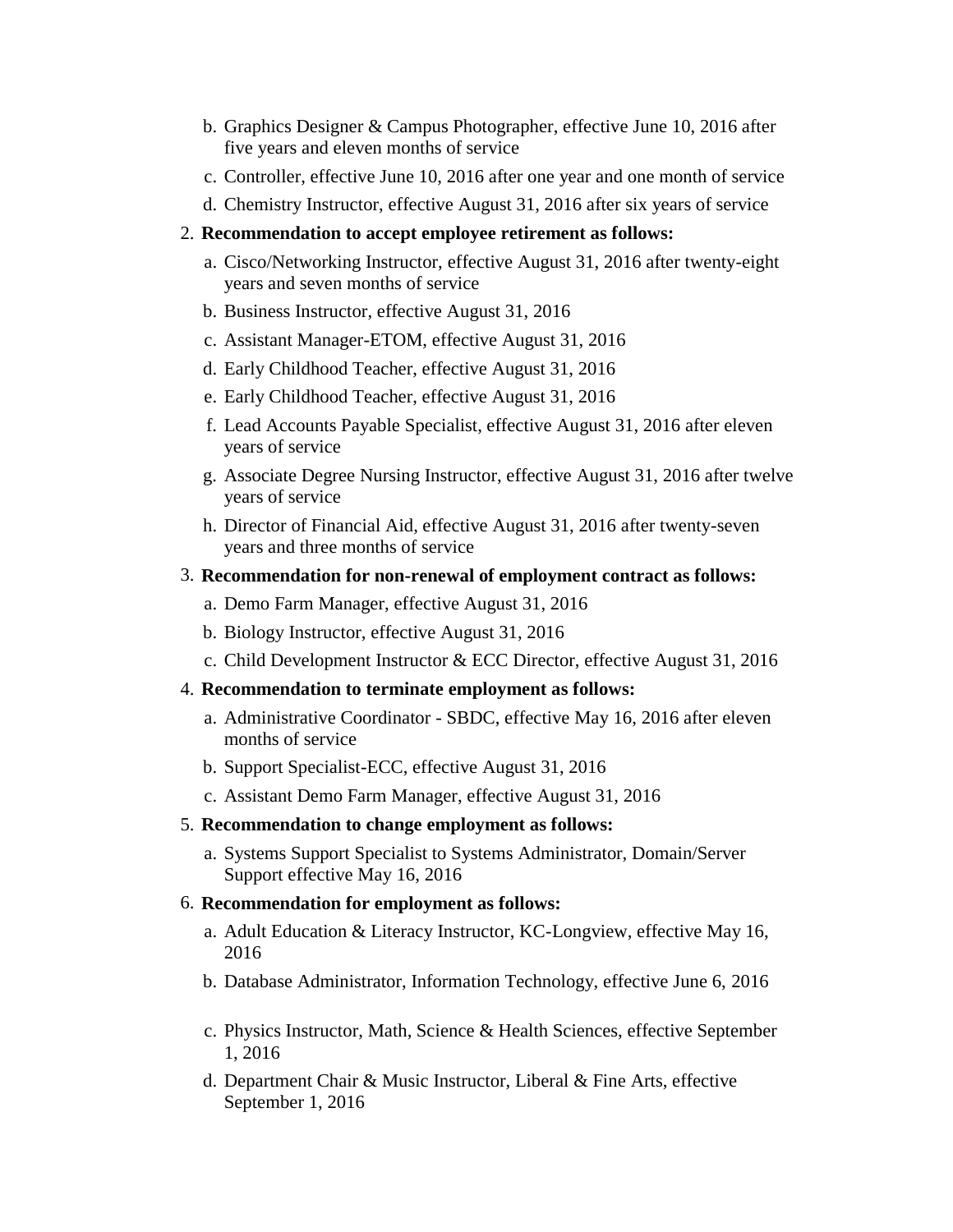- e. English Instructor, Liberal & Fine Arts, effective September 1, 2016
- f. Report Writer, Information Technology, effective June 20, 2016
- g. Programmer/Analyst, Information Technology, effective June 27, 2016

#### VI. **EXECUTIVE SESSION**

 Adjournment to executive session pursuant to Texas Government Code Sections 551.071 - 551.084, the Open Meetings Act, for the following purposes:

 "The Board has adjourned to executive session at \_\_\_\_\_\_\_\_\_\_p.m. on **June 20, 2016."**

PERSONNEL: (Government Code 551.074)

LEGAL: (Government Code 551.071)

REAL ESTATE: (Government Code 551.072)

#### RECONVENING IN OPEN MEETING

"**The Board has reconvened in open session at \_\_\_\_\_\_\_\_\_p.m. on June 20, 2016."**

IF, DURING THE COURSE OF THE MEETING COVERED BY THIS NOTICE, THE BOARD SHOULD DETERMINE THAT A CLOSED OR EXECUTIVE MEETING OR SESSION OF THE BOARD SHOULD BE HELD OR IS REQUIRED IN RELATION TO ANY ITEM INCLUDED IN THIS NOTICE, THEN SUCH CLOSED OR EXECUTIVE MEETING OR SESSION AS AUTHORIZED BY SECTION 551.001 ET SEQ. OF THE TEXAS GOVERNMENT CODE (THE OPEN MEETINGS ACT) WILL BE HELD BY THE BOARD AT THAT DATE, HOUR AND PLACE GIVEN IN THIS NOTICE OR AS SOON AFTER THE COMMENCEMENT OF THE MEETING COVERED BY THIS NOTICE AS THE BOARD MAY CONVENIENTLY MEET IN SUCH CLOSED OR EXECUTIVE MEETING OR SESSION CONCERNING ANY AND ALL SUBJECTS AND FOR ANY AND ALL PURPOSES PERMITTED BY SECTIONS 551.071-551.084, INCLUSIVE, OF THE OPEN MEETINGS ACT.

Should any final action, final decision, or final vote be required in the opinion of the Board with regard to any matter considered in such closed or executive meeting or session, then such final action, final decision, or final vote shall be at either:

 a. the open meeting covered by this notice upon the reconvening of this public meeting, or